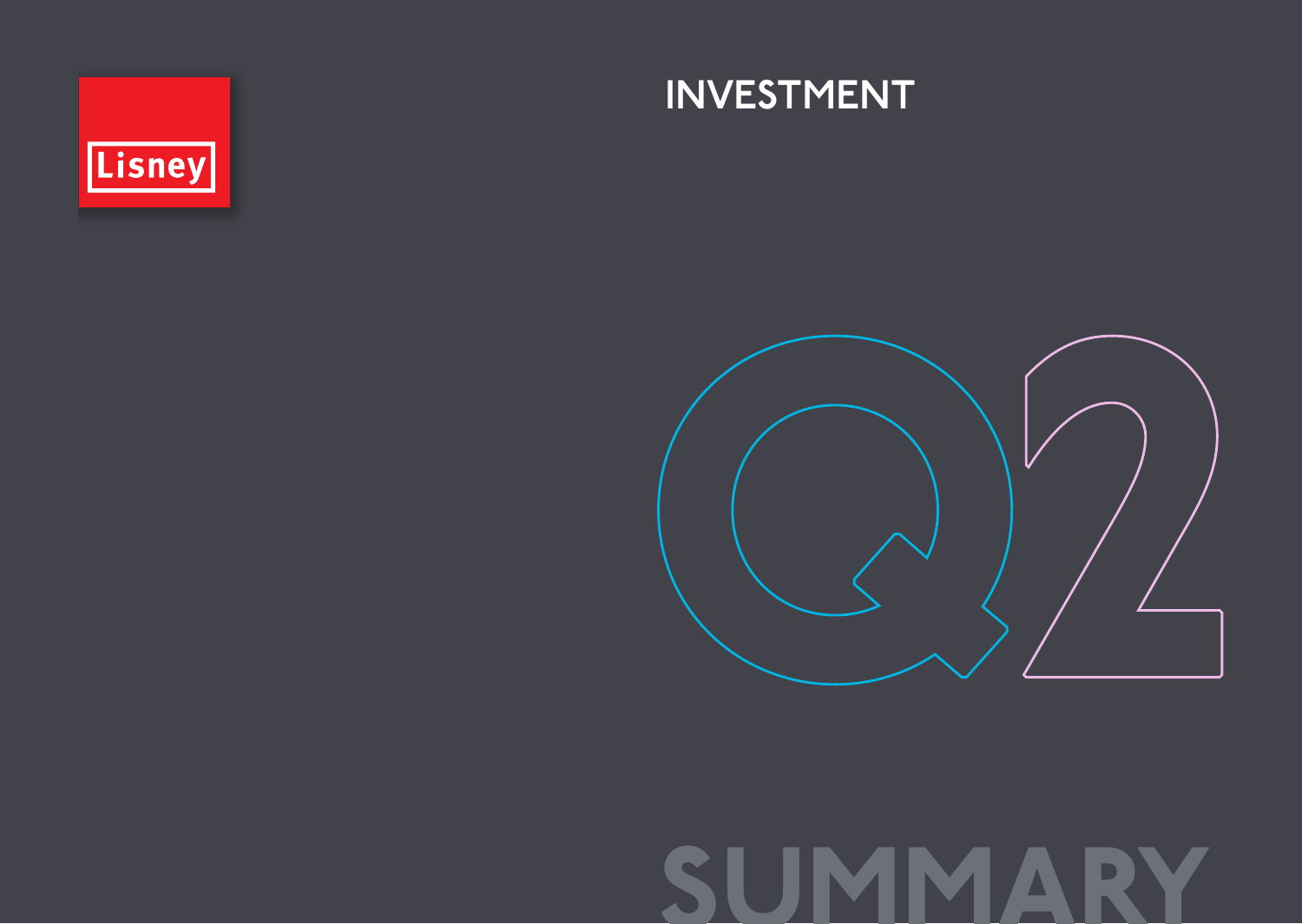### INVESTMENT MARKET IN NUMBERS Q2 2021



### **OVERVIEW**

The investment market continued to perform exceptionally well in Q2 with turnover reaching €1.5bn. This brings the half year total to €2.72bn, an exceptional six months given the closure of the economy for the majority of the period and the fact international travel restrictions remained in place. The PRS market remains very active with sales of properties with long-term leases to local authorities now also occurring. Industrial had the best quarter on record, further highlighting the sector's resilience. Improved investor sentiment towards retail is notable with several large deals agreed or ongoing. On-market supply levels should improve from September as a greater proportion of the global population are vaccinated and international travel is widened.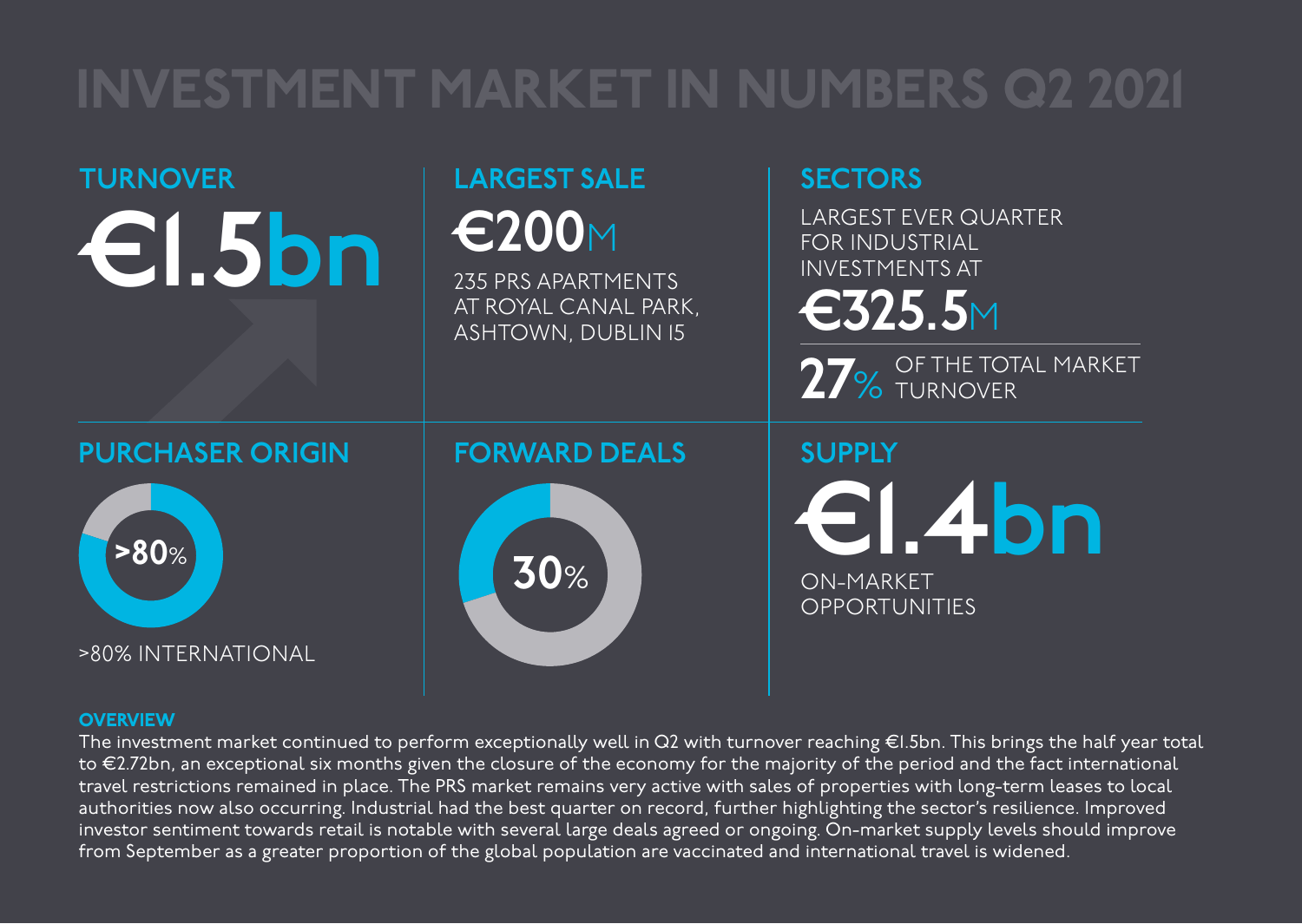### [CLICK HERE TO FIND OUT MORE](https://lisney.com/advisory-valuations-and-research/q2-investment-2021/)





ACTIVITY BY LOCATION

(Q2 2021)



ACTIVITY BY SECTOR

(Q2 2021)

### PRIME NET EQUIVALENT YIELDS (2011 – Q2 2021)